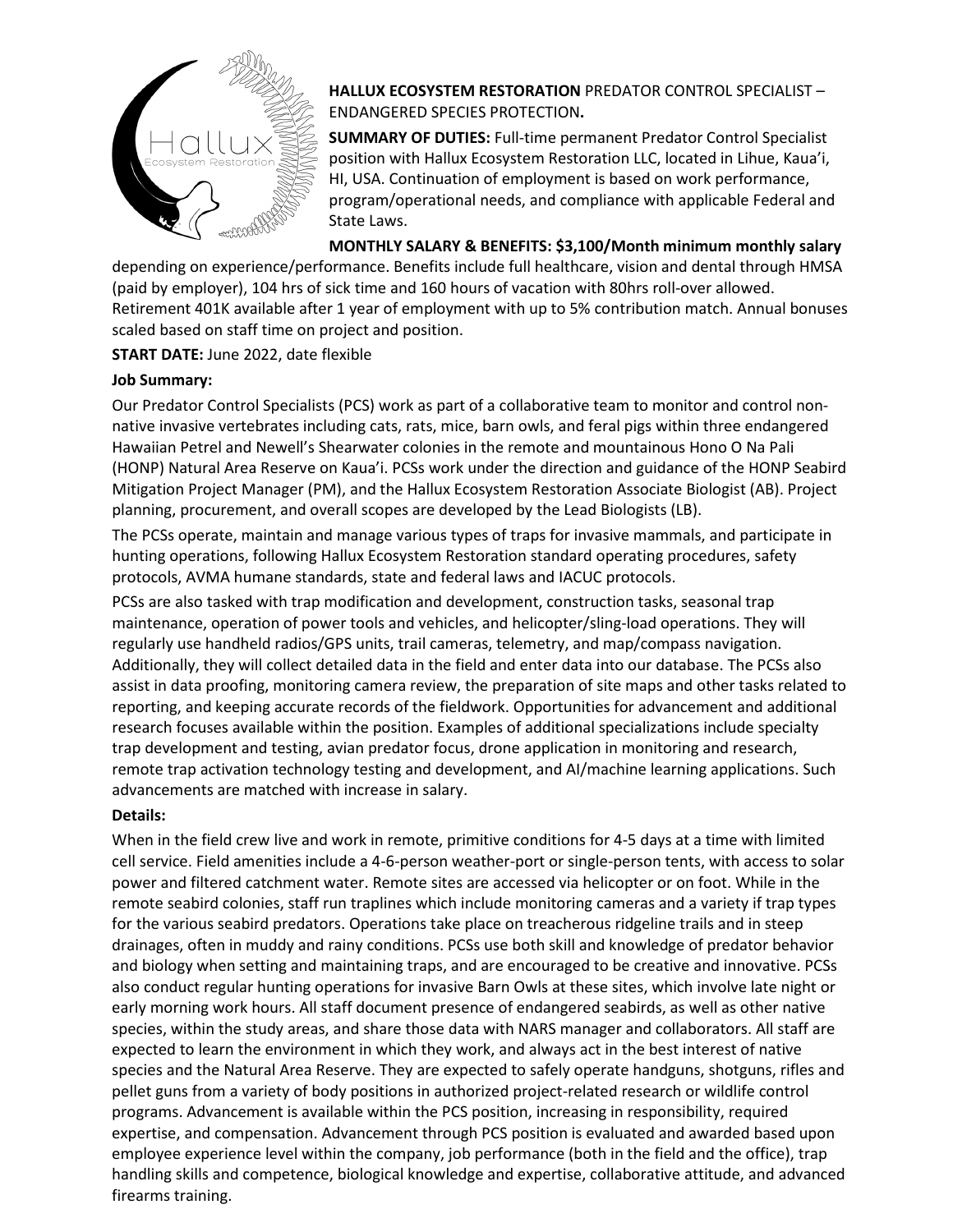#### **PRIMARY QUALIFICATIONS:**

**EDUCATION/TRAINING:** High School Diploma or GED required. Bachelor's degree from an accredited four-year college or University in Biology, Natural Resource Management, Wildlife Management, or Environmental Science, with basic/related biology coursework is preferred, but not required.

**LICENSES AND DRUG TESTING**: Must be able to legally acquire and handle a firearm in the state of Hawai'i. Must be able to pass state and federal criminal history/record background check at initial hire, which legally enables possession and use of firearms and ammunition throughout duration of employment. Must possess a valid US driver's license and be legally able to drive. Must have (or acquire within the first month of hiring) hunter's safety or firearm safety (NRA or equivalent) with proof of course completion. Must be able to pass a random non-DOT drug test.

**EXPERIENCE:** At least two (2) years of remote field work experience in natural resource management with a specific emphasis on wildlife management/research, invasive species management/research, avian monitoring/research, or natural resource protection. Experience must be well documented and acquired while under the employment of an academic institution, governmental agency, private company or nonprofit organization in the related field. Conservation and research-related hunting or trapping experience is preferred, but not required.

**KNOWLEDGE:** Knowledge of native Hawaiian flora and fauna and threats from alien species is preferred. Knowledge of the principles of ecology and wildlife biology is preferred. Must demonstrate knowledge of safe use of firearms and wildlife traps.

**ABILITIES AND SKILLS:** Ability to use compass, map, and GPS hand-held units for navigation and data recording. Ability to take accurate and detailed data in the field and input data into a database. Ability to communicate well both orally and in writing. Ability to work independently in remote field settings. Demonstrate ability to euthanize trapped animals humanely and understand the importance of humane treatment of all species. Basic mechanical and carpentry proficiency is preferred.

*Post Offer/Employment Condition*: Must possess the American Red Cross Certification in First Aid/CPR or be able to obtain and maintain the certificate prior to use of firearms on the job (whichever comes first). Must obtain and maintain National Rifle Association or National Park Service firearms training (or other comparable training) and State of Hawai'i/DLNR Hunter Education Training Program firearms certification. Failure to pass the firearms qualification requirements may be grounds for disqualification of part or all of the job duties. Must be able to complete basic helicopter safety course within six (6) months from date of hire.

**PHYSICAL AND/OR MEDICAL DEMANDS:** Ability to hike and camp in remote areas and rugged terrain under inclement weather conditions, up to five (5) consecutive days. Must be able to work alone during the day, and camp in small groups in evenings. Ability to hike up to twelve (12) miles on challenging/steep terrain with backpacks weighing up to fifty (50) pounds, unassisted. Valid Driver's license and insurance required; must be legally able to drive. Must disclose all allergies and medical conditions related to safety prior to conducting field work.

**POLICY AND REGULATORY REQUIREMENTS:** As a condition of employment, employee will be subject to applicable Hallux Ecosystem Restoration policies and procedures as applicable. Violations of Hallux Ecosystem Restoration policies/procedures and/or applicable IACUC, State or Federal laws may lead to disciplinary action (including, but not limited to, possible termination of employment, personal fines, civil and/or criminal penalties, etc.).